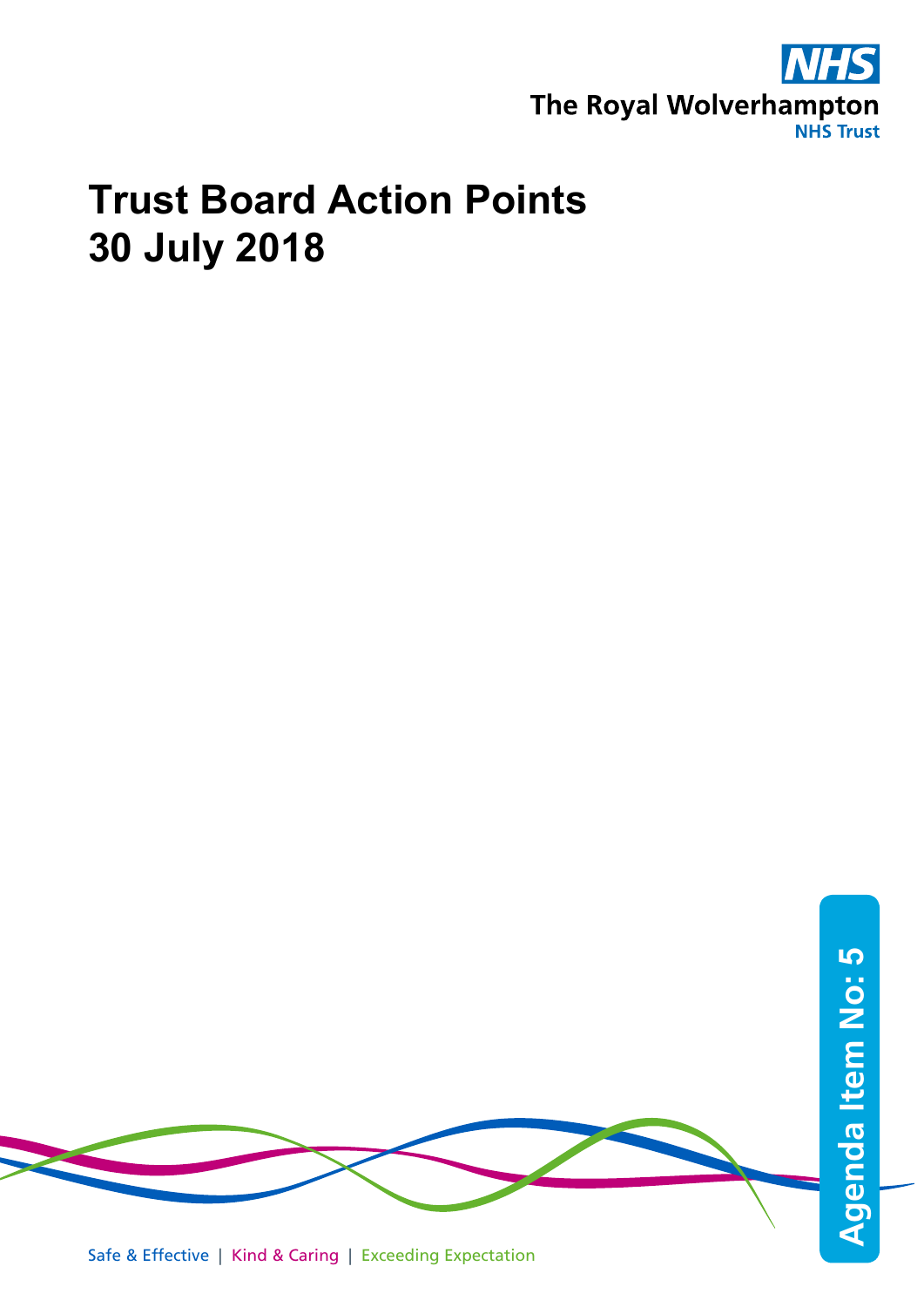## The Royal Wolverhampton NHS Trust



| <b>Trust Board Report</b>                  |                                                                                                            |  |  |  |  |
|--------------------------------------------|------------------------------------------------------------------------------------------------------------|--|--|--|--|
| <b>Meeting Date:</b>                       | 30 July 2018                                                                                               |  |  |  |  |
| Title:                                     | <b>Board Action Points</b>                                                                                 |  |  |  |  |
| <b>Executive Summary:</b>                  | This report lists the outstanding actions from previous Board meetings,                                    |  |  |  |  |
|                                            | and timescales for completion.                                                                             |  |  |  |  |
| <b>Action Requested:</b>                   | To note the actions taken, or still outstanding.                                                           |  |  |  |  |
| <b>Report of:</b>                          | <b>Chief Executive</b>                                                                                     |  |  |  |  |
| Author:                                    | Keith Wilshere                                                                                             |  |  |  |  |
| <b>Contact Details:</b>                    | keith.wilshere1@nhs.net<br>Tel 01902 694294                                                                |  |  |  |  |
| <b>Links to Trust</b>                      | N/A                                                                                                        |  |  |  |  |
| <b>Strategic Objectives</b>                |                                                                                                            |  |  |  |  |
| <b>Resource</b>                            | Revenue: None<br>Capital: None                                                                             |  |  |  |  |
| Implications:                              | Workforce: None                                                                                            |  |  |  |  |
|                                            | Funding Source: None                                                                                       |  |  |  |  |
| <b>Risks: BAF/TRR</b>                      | None identified                                                                                            |  |  |  |  |
| (describe risk and current<br>risk score)  |                                                                                                            |  |  |  |  |
| <b>Public or Private:</b>                  | Public                                                                                                     |  |  |  |  |
| (with reasons if private)                  |                                                                                                            |  |  |  |  |
| <b>References:</b>                         | Minutes of previous Board meetings                                                                         |  |  |  |  |
| (eg from/to other committees)              |                                                                                                            |  |  |  |  |
| Appendices/                                | None                                                                                                       |  |  |  |  |
| References/                                |                                                                                                            |  |  |  |  |
| <b>Background Reading</b>                  |                                                                                                            |  |  |  |  |
| <b>NHS Constitution:</b>                   | In determining this matter, the Board should have regard to the Core                                       |  |  |  |  |
| (How it impacts on any<br>decision-making) | principles contained in the Constitution of:                                                               |  |  |  |  |
|                                            | Equality of treatment and access to services<br>4<br>4<br>High standards of excellence and professionalism |  |  |  |  |
|                                            | 4<br>Service user preferences                                                                              |  |  |  |  |
|                                            | Cross community working<br>4<br><b>Best Value</b>                                                          |  |  |  |  |
|                                            | Accountability through local influence and scrutiny                                                        |  |  |  |  |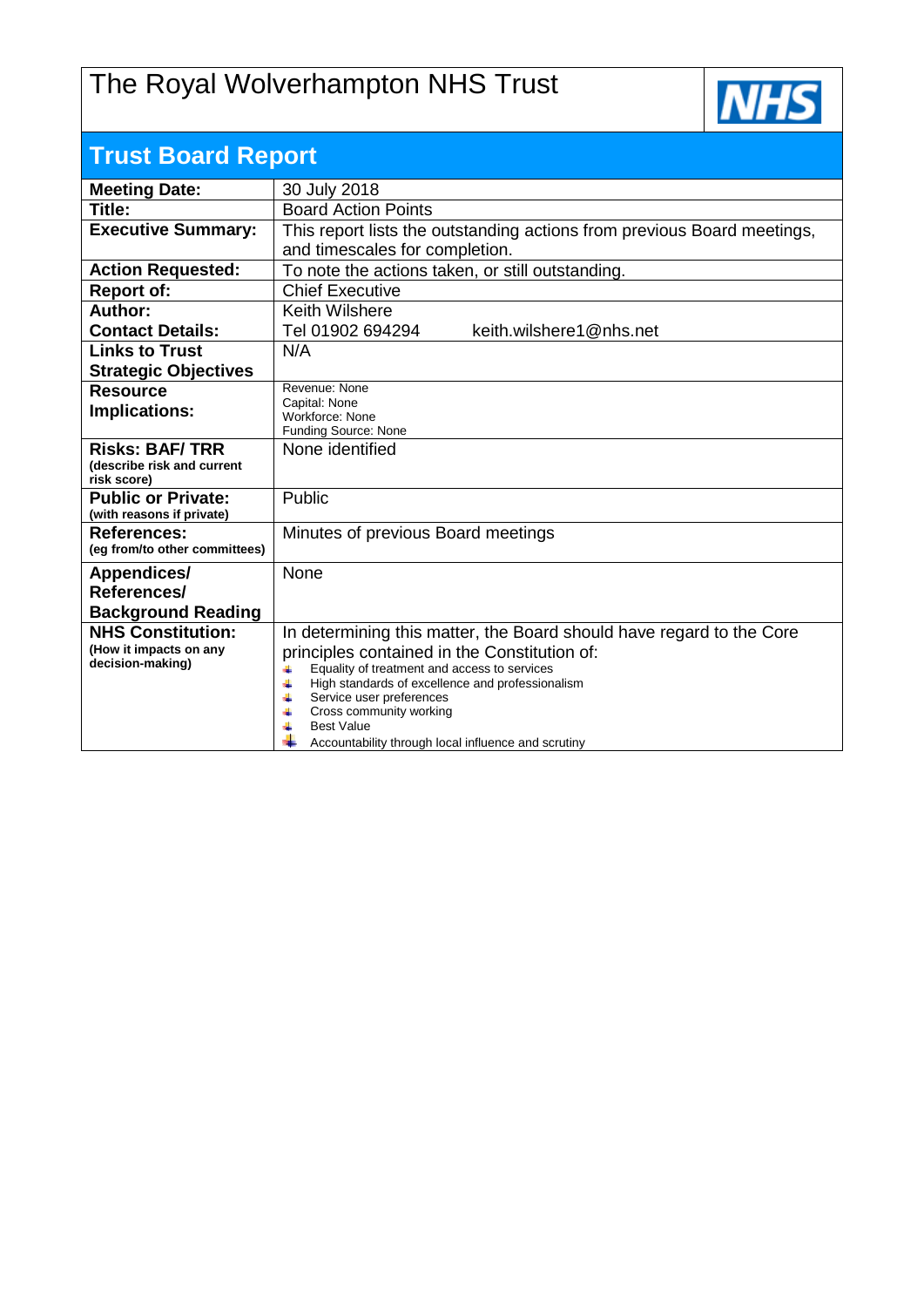## **Background Details**  1 **Background** 1.1 This report provides the opportunity formally to monitor progress against actions agreed by the Board, so that undue delay, or failure, to complete tasks is routinely challenged. Date and Minute Number Subject Reson Resonance Person Resonance Personal Person Leading Completion Date 31<sup>st</sup> July 2017 / TB 6519 Chief Executive's Report 30 April 2018 - Mr Mahmud confirmed that a date will be set with the Company Secretary for the 9 July 2018 Board Development Session DL July 2018 **Completed Recommend closed** 29 January 2018 / TB 6710 **Midwiferv** Service Report It was resolved that a subsequent report on the revised Business Case issues associated with a birth delivery rate above 5,500 a year be brought back to the Board.. TP/GN June 2018 **See July TB Agenda** 30 April 2018 / TB 6851 Learning from Deaths (Mortality) Update Report A future Board Development Session be scheduled to review the data, information, possible sources of triangulation and learning from the developing process. The date of this to be agreed with Dr Odum.  $JO$  June 2018 **See also Action 6851 below** 25 June 2018 / TB 6851 Learning from Deaths (Mortality) Update Report Dr Odum to liaise with Mr Vanes in regards to adding this to the agenda of the Board Development Session on 9 July 2018 or as soon as possible thereafter. JO/JV July 2018 **Outlined for September BDS 17/9/18** 30 April 2018 / TB 6855 **Integrated** Quality & **Performance** Report The Board undertakes subsequent further review and discussion on the information and data it reviews as part of the Well-led Self-assessment with further proposals for revision to reports as appropriate. All July 2018 30 April 2018 / TB 6855 Integrated Quality & **Performance** Report Prof Cannaby, Dr Odum and Ms Nuttall to provide a proposal to revise the IQPR in July 2018 AMC/ JO/GN July 2018 4 June 2018 / TB 6898 Freedom to Speak Up – update Detail at a future Board Development Session on the NHSI Guidance, selfassessment tool and the Trust Boards initial view and plan of work and actions. Ms Mehay and Mr Duffell. August 2018 4 June 2018 / TB 6901 **Executive Workforce** Report Mr Stringer and Mr Duffell to confirm the increase in posts from 2017/18. KS/AD June 2018 25 June 2018 / TB 6710 **Midwiferv** Service Report It was agreed that the assurance regarding staffing in relation to current birth rates would be provided to QGAC and the nest Trust Board. TP/GN July 2018 **See July TB Agenda** 25 June 2018 / TB 6854 Finance Report – Month 12 Ms Nuttall said this would be picked up in the quarterly finance report presented at the next Trust Board meeting. GN July 2018 **See July TB papers.** 25 June 2018 / TB 6901 **Executive Workforce** Report Mr Loughton has commissioned a piece of work to assess how many consultants the Trust will need over the next 2 years. Mr Duffell to bring this back to the Board in September AD September 2018

2018.